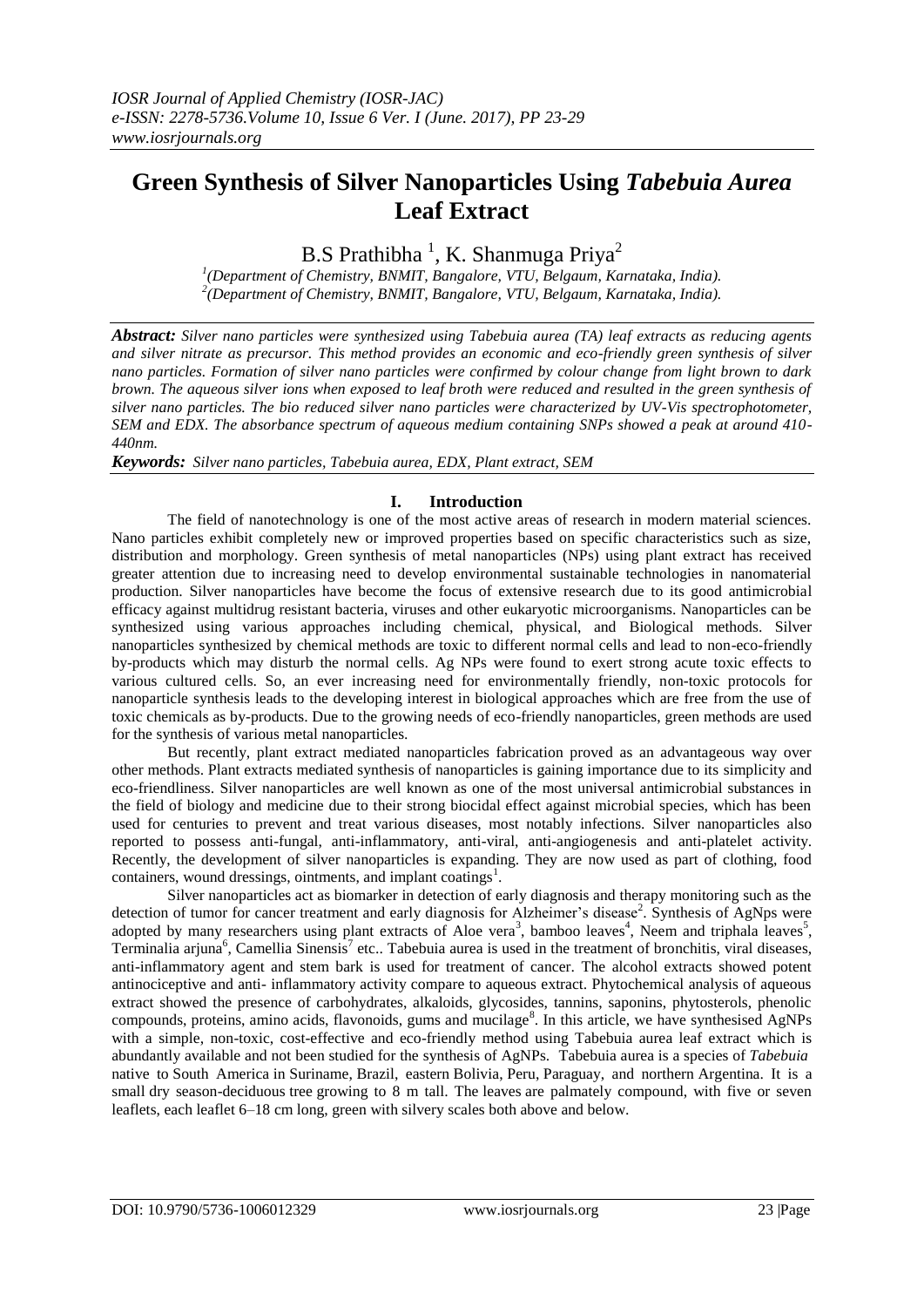# **A. Preparation of leaf extract:**

## **II. Experimental**

TA leaves (Fig.1) were collected from a local park, washed, dried and crushed. 5% Leaf extract was prepared by boiling 5g of leaves in 100ml of distilled water for 1 hour. The extract was filtered using filter paper, and the filtrate was taken as stock solution. Freshly prepared aqueous extract was used for the synthesis.



**Fig.1**: Tabebuia aurea Leaves

# **B. Synthesis of Silver Nano particles:**

Silver nitrate of AR grade was purchased from a local vendor and 1mM solution of silver nitrate was prepared by dissolving 0.1699g of silver nitrate in 1L of distilled water. 10ml of silver nitrate solution was taken in a beaker and 1ml of TA extract was added drop wise with constant stirring and the reaction mixture was heated at a temperature of  $80^0C$  for 10minutes. After, 15 minutes the solution turns yellow to yellow-red or dark brown indicating the formation of silver nanoparticles as shown in Fig.2. This was kept aside for 2 hours for cooling. The same procedure was repeated with different concentrations of silver nitrate keeping the volume of plant extract constant as shown in the Table [1].

| $\sim$ . The company of the company of the company of the company of the company of $\sim$ |                   |                                |
|--------------------------------------------------------------------------------------------|-------------------|--------------------------------|
| Sample                                                                                     | Plant extract(ml) | AgNO <sub>3</sub> Solution(ml) |
|                                                                                            |                   |                                |
|                                                                                            |                   |                                |
|                                                                                            |                   | 30                             |
|                                                                                            |                   | 40                             |
|                                                                                            |                   | 50                             |
|                                                                                            |                   | 60                             |

**Table 1**: Notation of silver nanoparticles synthesized using *Tabebuia aurea* leaf extract.



**Fig 2:** Experimental setup during formation of silver nano particles

#### **C. Characterization of Silver Nanoparticles:**

Silver nanoparticles synthesized from the *Tabebuia aurea leaf* extract was characterized by UV-Visible spectrophotometer (UV-1601PC, SHIMADZU Make). The surface Plasmon resonance for synthesised AgNps was measured by double beam UV-Visible spectrophotometer in the wavelength range 350-700nm. All samples were diluted with distilled water and UV-Visible spectra were measured by taking Deionised water as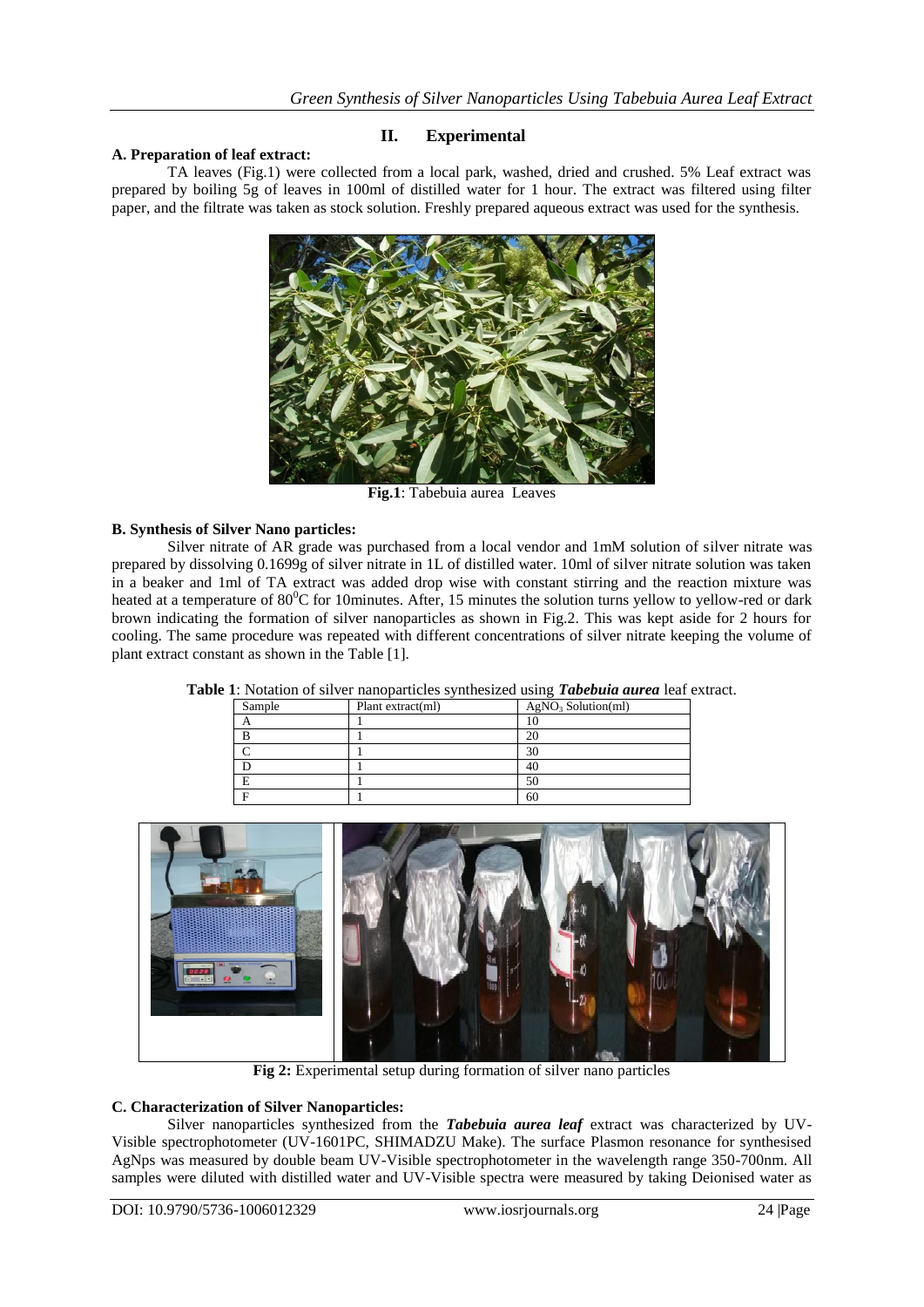blank solution. Scanning electron microscopic (SEM) analysis was done using SEM machine. Thin films of synthesized and stabilized silver nanoparticles were prepared on a carbon coated copper grid by just dropping a very small amount of the sample on the grid and sample was analyzed for morphology and size of the silver nanoparticles. EDX analysis gives qualitative as well as quantitative status of elements that may be involved in formation of nanoparticles.

#### **III. Results And Discussion**

Silver nano particles have been biosynthesized using Tabebuia aurea leaf extract, which acts as both reducing and stabilizing agent. Fig.3 represents the UV-Vis spectra of aqueous extract with different concentration of silver nitrate solution.



**Fig 3:** UV-Vis spectra of aqueous extract of TA with different concentration of AgNO<sub>3</sub> solution.

Free electrons present in metal nano particles gives SPR (Surface Plasmon Resonance) absorption band as a result of combined vibration of electrons of metal nano particles in resonance with light wave<sup>9</sup>. Appearance of ash yellow colour indicates the formation of silver nano particles, which was further confirmed, by the appearance of absorption peak at 410-440 nm, measured by UV visible spectroscopy<sup>10-11</sup>. The absorption peak in the above mentioned wavelength range suggests formation of spherical silver nano particles.

Colour variation from no colour to reddish brown proved the excitation of the surface Plasmon resonance in the metal nano particles. UV-Vis Spectroscopy could be used to examine size of nano particles in aqueous solutions<sup>12</sup>. Average particle size of the nano particle was calculated using following equation for effective mass approximation (Eq. 1). This equation describes the particle size in radius as a function of peak absorbance wave length for  $AgNps^{13}$ .

$$
r(nm) = \frac{-0.2963 + (-40.1970 + \frac{18620}{\lambda p})}{-7.34 + \frac{2418.6}{\lambda p}}
$$

The calculated size is found to be 27nm this is in agreement with the SEM.

Biosynthesised silver nano particles using TA leaf extract was further confirmed using the scanning electron microscope and EDX. The SEM images in Fig. 4 showed the high density silver nano particles synthesised by TA leaf extract. It was observed from the SEM images that as the concentration of silver nitrate were increased from 10ml to 60 ml the size of the nano particles also increased may be due to the aggregation of smaller particles. According to SEM analysis the silver nanoparticles were spherical in shape with varying particle size in nm. SEM analysis further showed the particle size between 21-39 nm. Biosynthesis of silver nanoparticles are highly toxic to bacteria and hence has a very high potential in biomedical.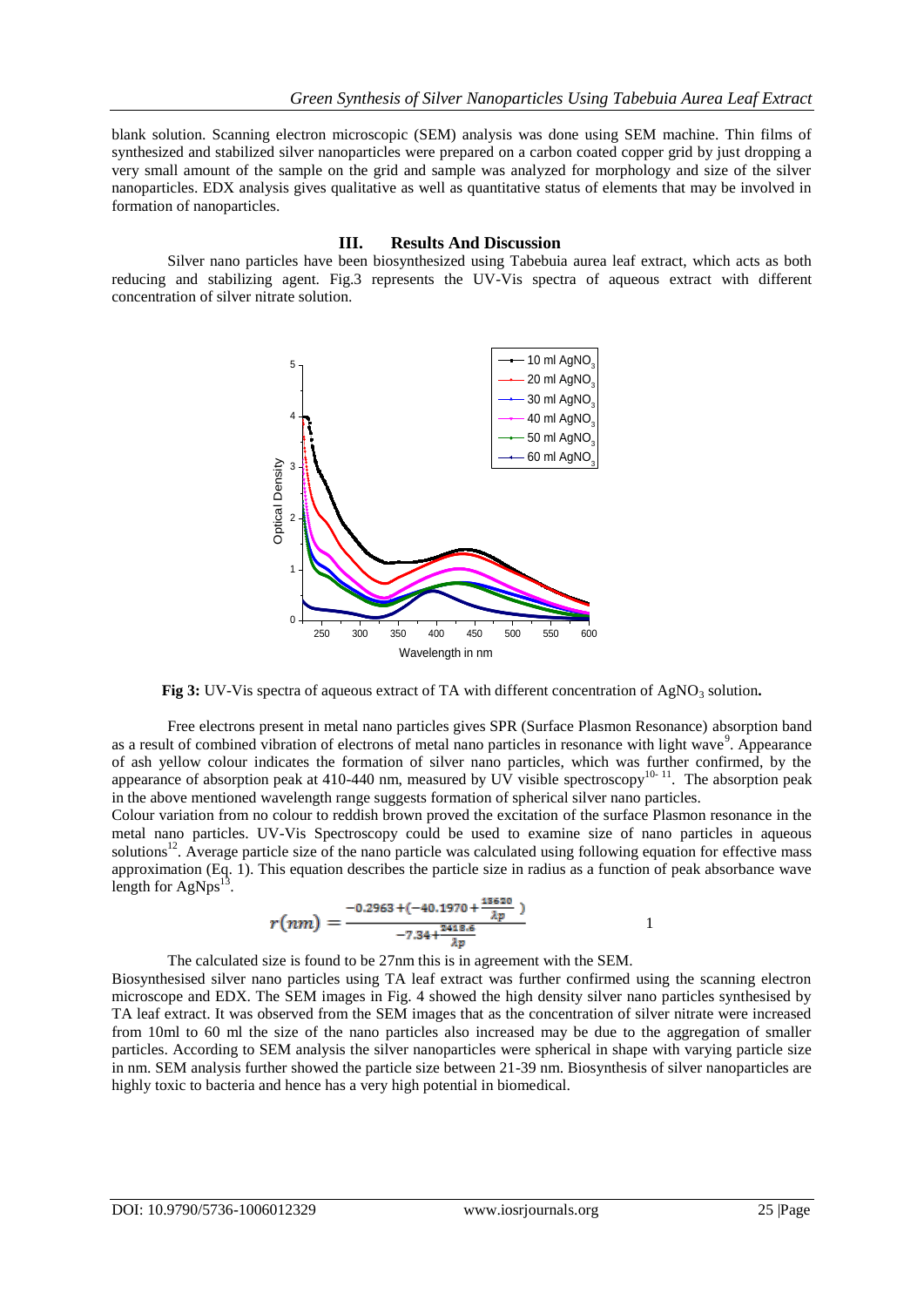

**Fig 4:** SEM Images of Different concentrations of silver nitrate solutions (A) 10ml silver nitrate solution (B) 20ml silver nitrate solution (C) 30ml silver nitrate solution (D) 40ml silver nitrate solution (E) 50ml silver nitrate solution (F) 60ml silver nitrate solution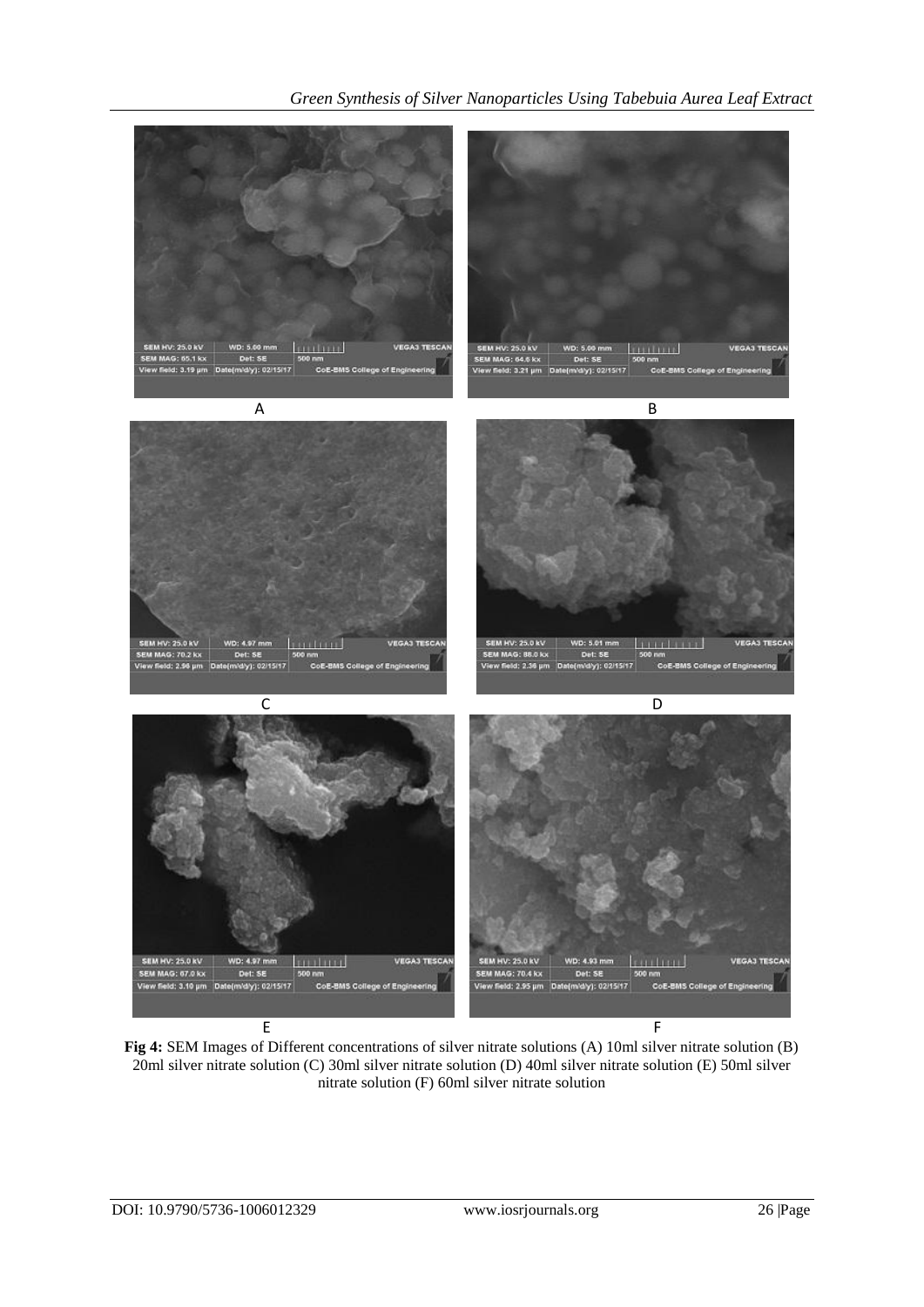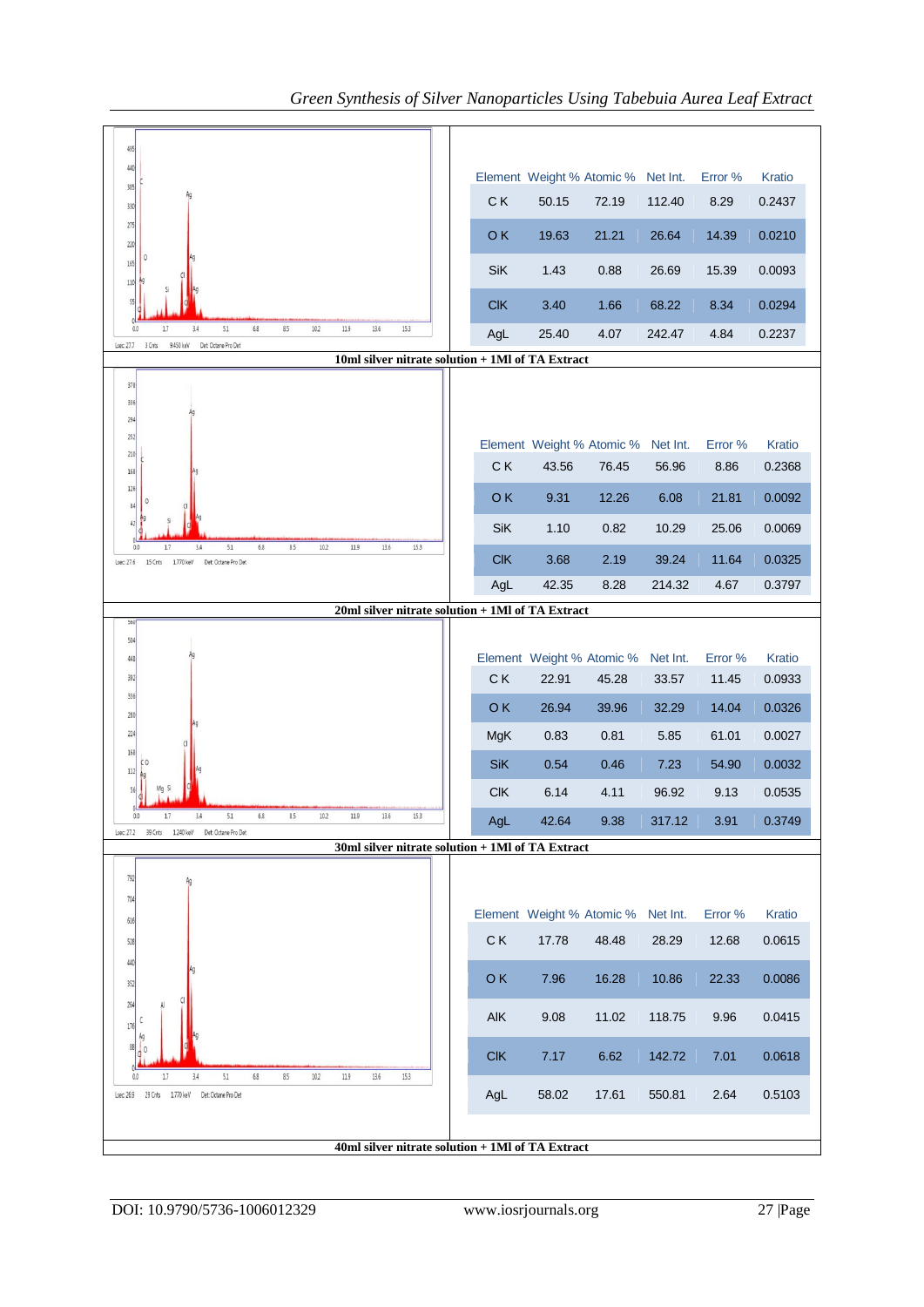

 **Fig. 5:** EDX of Different concentrations of silver nitrate solutions

From the EDX values depicted in Fig. 5 it is clear that as the concentration of silver nitrate was increased from 10ml to 60 ml there was a progressive increase in intensities of AgL spectral lines. The Ag spectra lines become more intense in films obtained from solutions with higher  $Ag^+$  concentration. Literature studies explains that intensities of any spectral lines in EDX analysis are proportional to elemental abundance and EDX method does not distinguish between elemental Ag and Ag atoms in other compounds. Hence the result obtained suggests increase of Ag concentration in nanofilms which is confirmed by increased intensity of Ag line.

#### **IV. Conclusion**

Silver nanoparticles were synthesized by Tabebuia aurea leaves extract.This is the first paper on the synthesis of silver nanoparticles using Tabebuia aurea leaves*.* The spectroscopic characterization from UVvisible, SEM, and EDX supports the stability of the biosynthesized nanoparticles. We believe that the silver nanoparticle has great potential applications in catalysis, biomedical, and pharmaceutical industries.

#### **References**

[1] Yuet Ying Loo, Buong Woei Chieng, Mitsuaki Nishibuchi and Son Radu, " Synthesis of silver nanoparticles by using tea leaf extract from Camellia Sinensis," Inter. J. of Nanomedicine, Vol.7, (2012), 4263-4267.

[2] Singh M, Singh S, Prasad S, Gambhir IS, "Nanotechnology in Medicine and Antibacterial Effect of Silver Nanoparticles," Digest Journal of Nanomaterials and Biostructures, Vol. 3, No. 3 (2008), 115–122.

[3] Patcharaporn Tippayawat, Nutthakritta Phromviyo, Parichart Boueroy and Apiwat Chompoosor, "Green synthesis of silver nanoparticles in aloe vera plant extract prepared by a hydrothermal method and their synergistic antibacterial activity" PeerJ 4:e2589; DOI 10.7717/peerj.2589 (2016).

[4] Sohail Yasin, Lin Liu, Juming Yao "Biosynthesis of Silver Nanoparticles by Bamboo Leaves Extract and Their Antimicrobial Activity" Journal of Fiber Bioengineering and Informatics, No. 6, Vol.1 (2013), 77-84.

[5] Asmita J. Gavhane1 P. Padmanabhan, suresh P. Kamble and suresh N. Jangle, "Synthesis of silver nanoparticles using extract of Neem leaf and Triphala and evaluation of their Antimicrobial activities," Int. J. Pharma and Bio Sci., 3(3) (2012), 88-100.

[6] Shakeel Ahmed and Saiqa Ikram, "Silver Nanoparticles: One Pot Green Synthesis Using Terminalia arjuna Extract for Biological Application," J. Nanomedicine & Nanotechnology, 6(4), (2015).

[7] Yuet Ying Loo, Buong Woei Chieng, Mitsuaki Nishibuchi, Son Radu, "Synthesis of silver nanoparticles by using tea leaf extract from Camellia Sinensis*,*" International Journal of Nanomedicine, 7, (2012), 4263-4267.